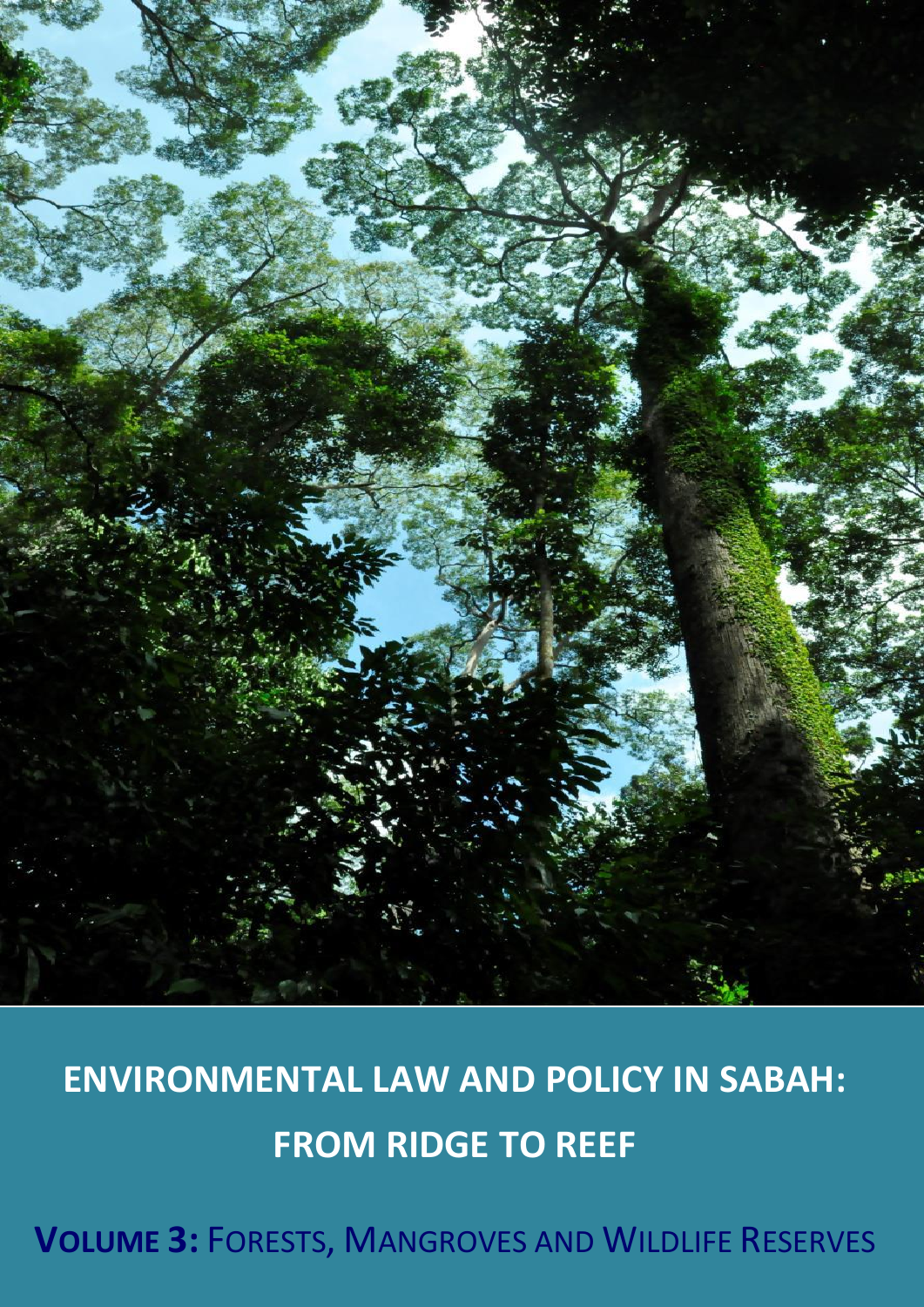## DRAFT FOR PEER REVIEW

#### **Disclaimer, Acknowledgements and Call for Inputs**

**Disclaimer:** This legal brief is intended as a means to engage with the relevant law and policy, and should not replace a thorough reading of the official documents themselves, which can be found online.

**Acknowledgements:** The authors have striven to provide an easily accessible and accurate overview of the law. Many thanks to the anonymous reviewers who have provided their inputs.

**Call for inputs:** We welcome further comments on content, format, and the brief's potential development and uses. Please email Holly Jonas (holly@foreversabah.org) and Harry Jonas (harry@foreversabah.org).

**Citation:** Forever Sabah, 2015 (draft for peer review). *Environmental Law and Policy in Sabah: From Ridge to Reef. Volume 3: Forests, Mangroves and Wildlife Reserves*. Forever Sabah: Malaysia.

**Cover photo:** Harry Jonas

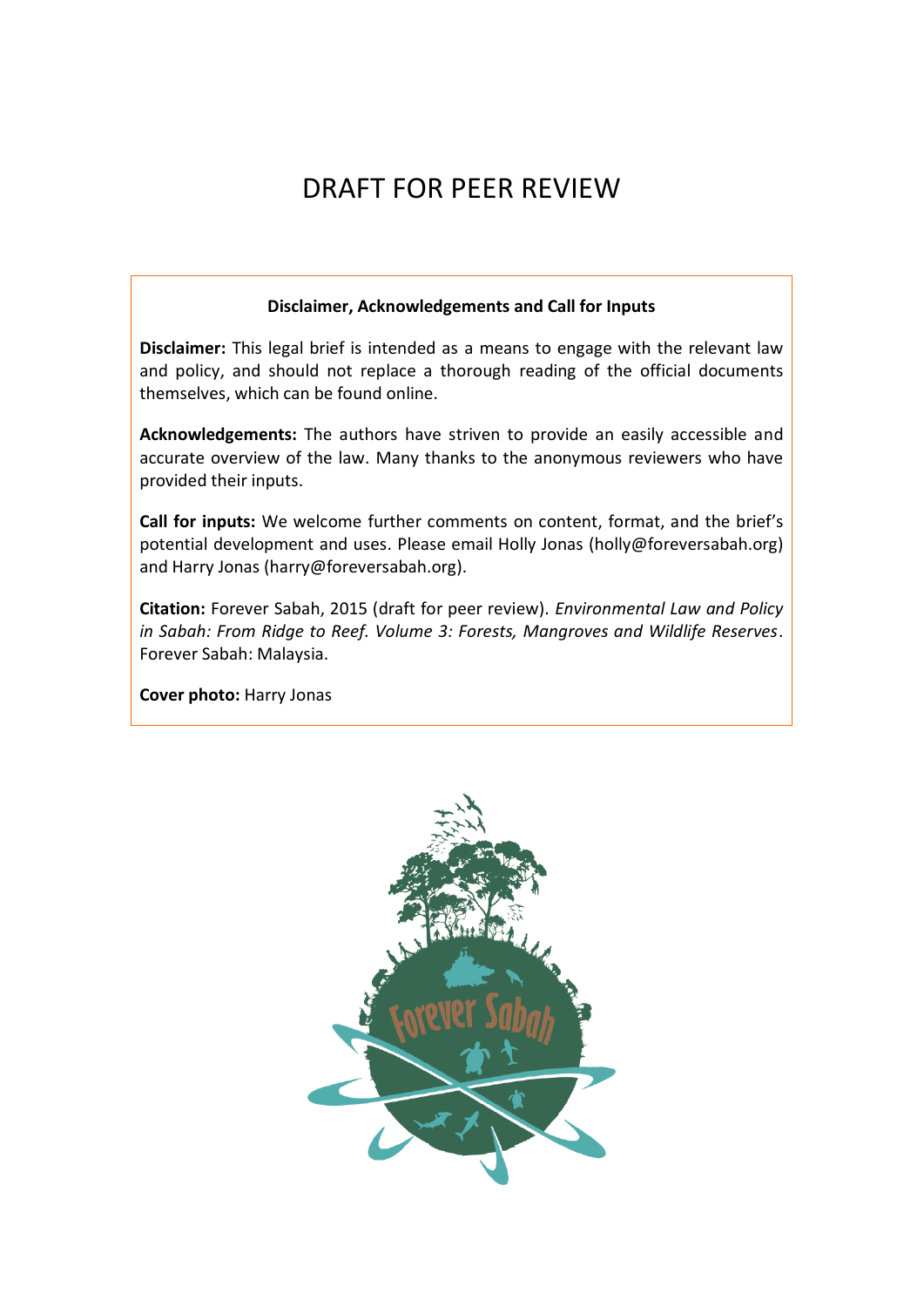## **OVERVIEW**

There are five pieces of legislation that together provide the overarching regulatory framework for Sabah's forests. These include:

- The Forest Enactment (1968),
- Land Ordinance (1930),
- Land Acquisition Ordinance (1950),
- Forest (Constitution of Forest Reserves and Amendment) Enactment (1968), and
- Sabah Forestry Development Authority Enactment (1981).

This brief provides an overview of each law, details of the institutional arrangements, and sets out the relevant case law. With the exception of the *Forest Enactment*, all laws referenced in this brief are set out in chronological order and do not reflect their relative importance.

## 1. FOREST ENACTMENT

#### **Purpose**

The *Forest Enactment (1968)* provides the cornerstone of Sabah's forest-related legislation, and establishes rules relating to the preservation of forests, regulation and control of forest produce.

#### **Classes of Forest Reserves**

There are seven classes of Forest Reserves in Sabah, which are set out in the box below.

| Class I          | <b>Protection Forest</b> , established for the maintenance of essential forest<br>based on climatic or physical grounds. |
|------------------|--------------------------------------------------------------------------------------------------------------------------|
| <b>Class II</b>  | <b>Commercial Forest, intended to supply timber and other produce to meet</b><br>the general demands of trade.           |
| <b>Class III</b> | <b>Domestic Forest</b> , to supply timber and other produce for local<br>consumption.                                    |
| <b>Class IV</b>  | <b>Amenity Forest, for local amenity and aboretum work.</b>                                                              |
| <b>Class V</b>   | <b>Mangrove Forest, to supply mangrove timber or other produce to meet</b><br>the general demands of trade.              |
| <b>Class VI</b>  | Virgin Jungle Reserve, established for forest research purposes.                                                         |
| <b>Class VII</b> | Wildlife Reserve, for the protection of wildlife. <sup>1</sup>                                                           |

l  $^1$  Forest Enactment, 1968, section 5, (a)-(g).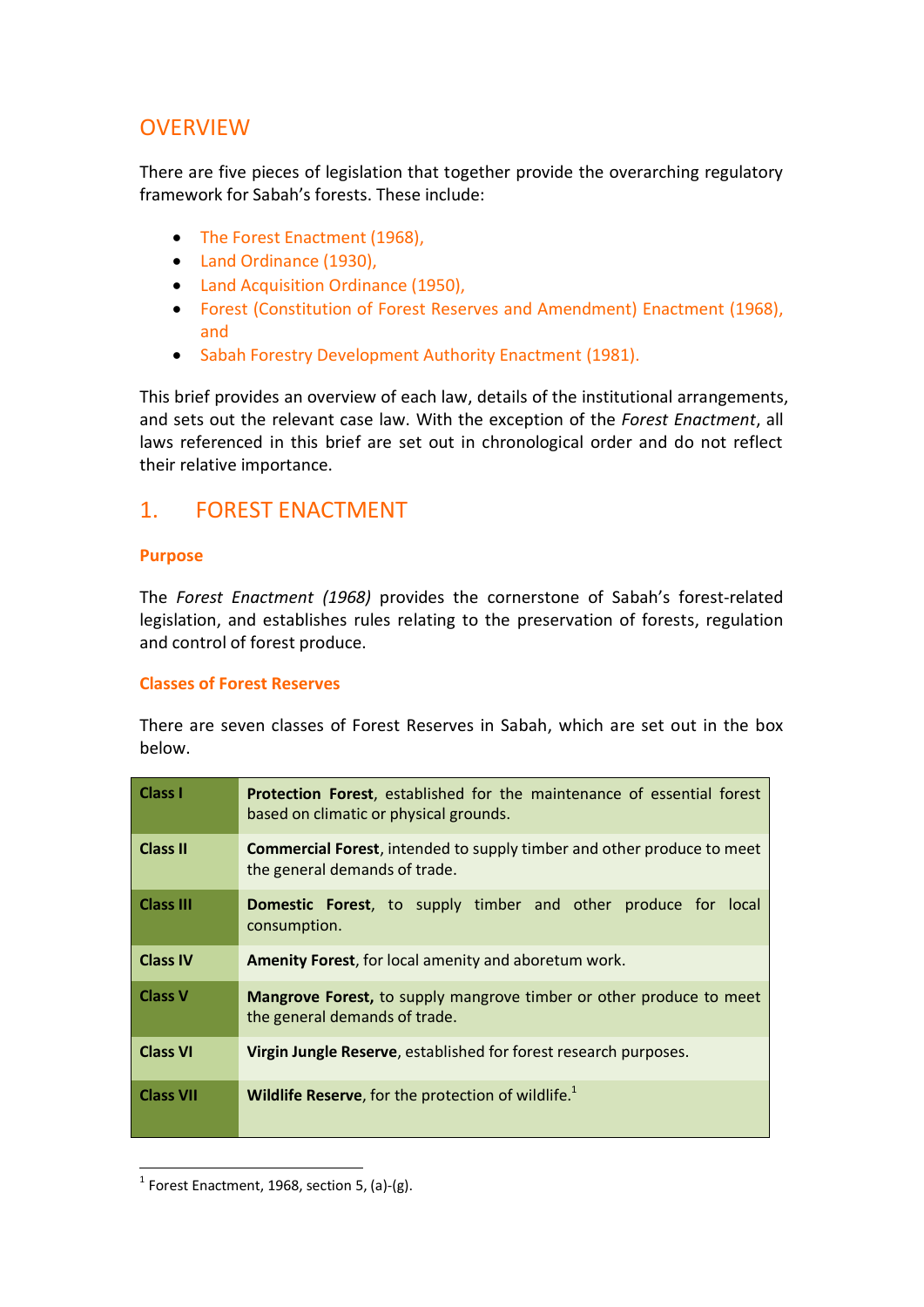#### **Process to establish a Forest Reserve**

Where an area is not already reserved for the public or special purpose, a forest reserve may be formally established by the Yang di-Pertua Negeri.<sup>2</sup> The process includes the following steps and regulations.<sup>3</sup>

#### *a. Proposal for a Forest Reserve*

Forest Reserves are created for the protection of soil, wildlife, ecological or water conservations.<sup>4</sup> In order to establish a Forest Reserve a proposal for that land must be published in the *Gazette* as notice. 5

#### *b. Notice of proposed land*

The District Officer is responsible for publishing notice for the land proposed as a Forest Reserve. The notice is required to be in English and Malay. Notice should be posted in convenient areas and placed surrounding the proposed land. Notice should include the following details:

- Location of the land,
- Restrictions on the proposed land,
- Consequences (potential prosecution) for violation of restriction, and
- Dates for objections and requests for rights/ privileges to be submitted to District Officer or Collector.<sup>6</sup>

#### *c. Restrictions on proposed land*

Once a notice is issued in the *Gazette* the land proposed to become a Forest Reserve is subject to the following restrictions.

- No new title shall be given,
- No new right or privilege shall be acquired,
- No new building or plantation should be erected/ formed,
- No clearing for cultivation, and
- No tree cutting or taking of produce, even where there is a license or permit.<sup>7</sup>

#### *d. Objections to proposed land*

Anyone who wants to raise a concern with regard to the proposed land should submit a written objection with the District Officer or Collector. All proposals have a

l

<sup>&</sup>lt;sup>2</sup> The Supreme Head of Sabah.

 $3$  Forest Enactment, 1968, section 5.

<sup>&</sup>lt;sup>4</sup> Forest Enactment, 1968, section 5A.

<sup>&</sup>lt;sup>5</sup> Forest Enactment, 1968, section 6.

 $^6$  Forest Enactment, 1968, section 8, (a)-(d).

 $<sup>7</sup>$  The restrictions are in effect from the day the notice is published or the date listed on the notice,</sup> depending on what occurs first, and the proposed approval date for the Forest Reserve. Forest Enactment, 1968, section 7, (a)-(e).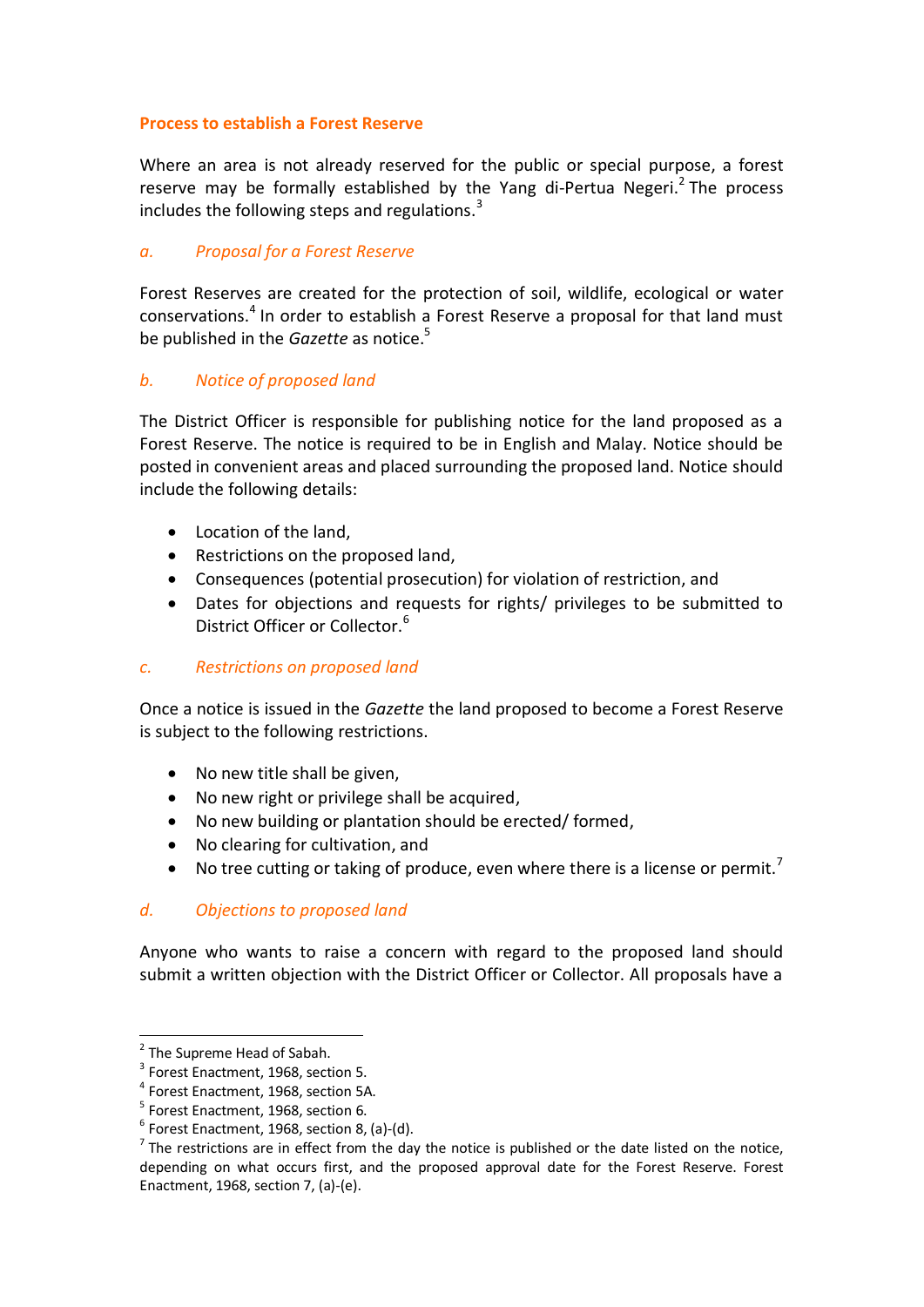fixed period for objections to be submitted that is listed on the notice. Objection periods should not be less than three months. $8<sup>8</sup>$ 

#### *e. Review of objections to proposed land*

At the end of the fixed period for objections, the District Officer or Collector should look into all the objections made.<sup>9</sup> The District Officer is responsible for looking into objections raised and the appropriateness of conceding rights or privilege over the area. 10

#### *f. Abandonment of proposed Forest Reserve*

A proposal for a Forest Reserve can be abandoned at any time before the approval of the Reserve. Abandonment should be posted in the same manner as the proposal notice.<sup>11</sup>

#### *e. Approval of proposed Forest Reserve*

The Yang di-Pertua is authorized to approve the proposed land in a Forest Reserve. The Yang di-Pertua is not obligated to include all of the proposed land in the Reserve and may decide to only approve a portion of it. Once the proposed land is approved, notice must be posted for the public. Proper notice should include the following details:

- Land in the Reserve,
- Assigned class or classes for the Reserve,
- Rights and privileges awarded to the Reserve, and
- Date for the operation of the Reserve (not earlier then 14 days after the notice).<sup>12</sup>

After the date of the notice period has expired, the approved area will be considered a Forest Reserve. All produce and contents on the land will become the property of the State. $13$ 

#### **Including alienated land in a Forest Reserve**

The Yang di-Pertua has the power to include alienated land in a Forest Reserve. He can acquire the land under the *Land Acquisition Ordinance*, which is explained below.<sup>14</sup> Notice to include alienated land must be given to the public in the same manner required for the 'notice of proposed land', set out above.

 $^8$  Forest Enactment, 1968, section 8, (d).

<sup>&</sup>lt;sup>9</sup> Forest Enactment, 1968, section 9. NB: Exact wording for highlight: "propriety of conceding in and over the area concerned any right or privilege which to his knowledge is being".

 $10$  Forest Enactment, 1968, section 9, (a)-(b).

<sup>&</sup>lt;sup>11</sup> Forest Enactment, 1968, section 11.

<sup>&</sup>lt;sup>12</sup> Forest Enactment, 1968, section 12.

<sup>&</sup>lt;sup>13</sup> Forest Enactment, 1968, section 12.

<sup>&</sup>lt;sup>14</sup> Cross-referenced in Land Ordinance, 1930.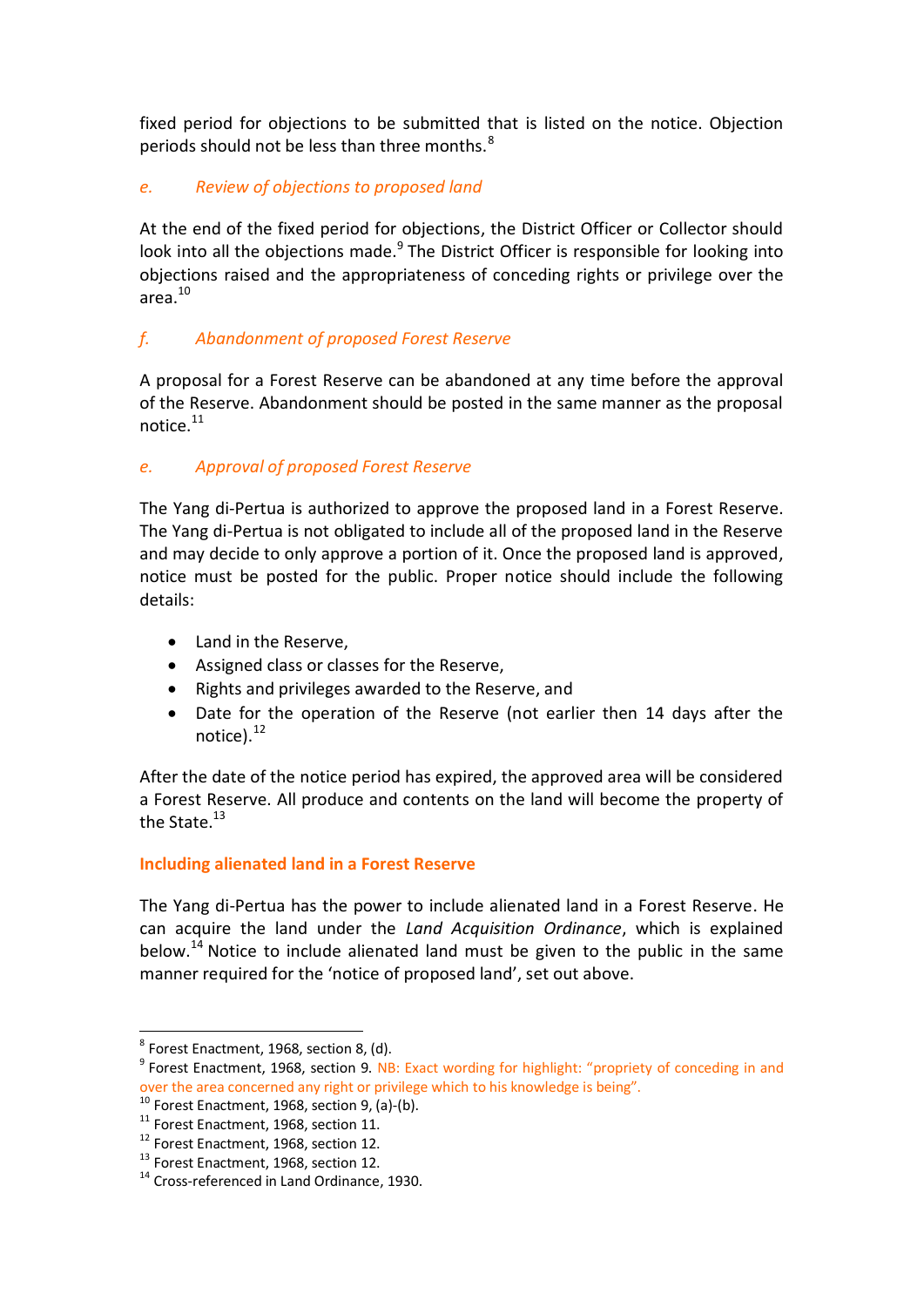#### **Rights and privileges in a Forest Reserve**

There are no inherent rights attached to Forest Reserves. Rights and privileges can only be created for specific Reserves through licence agreements. The process to obtain rights and privileges includes the following steps and regulations.<sup>15</sup>

#### *a. Establishment of rights and privileges*

Rights and privileges are listed in the original proposal for the Reserve and are established when the Reserve is approved. Rights, privileges and special conditions for the Reserve are under the control of the Director of the Sabah Forest Department (the Director).<sup>16</sup>

#### *b. Licence agreements*

Licence agreements create specific rights in Forest Reserves. The Chief Minister<sup>17</sup> (the Minister) can approve any agreement despite the rules in the Forest Enactment. Rights and privileges established in a Licence should not conflict with any preexisting agreements on the Reserve. Notably, Licence agreements cannot be distributed to Class I, VI or VII Reserves.<sup>18</sup>

#### *c. Modification of rights and privileges*

The Yang di-Pertua can admit, rescind, modify or add special conditions to the rights and privileges of a Forest Reserve.<sup>19</sup>

#### *d. Transfer of rights and privileges*

A right or privilege cannot be given to another person or group without the written consent of the Minister. A privilege can only be transferred by succession upon death.<sup>20</sup> Case law supporting courts decisions to prohibit any transfer of right or privileges can be found in the 'Case Law' section of this brief.

#### *d. Obtaining a Licence for forest produce*

The Director has the power to approve a Licence for forest produce. The Director can give permission for prohibited acts described in the Forest Enactment to be performed.<sup>21</sup> Any approved Licence for forest produce cannot exceed five years.<sup>22</sup> A Licence for forest produce on State Land cannot be approved until a Temporary Occupation License is issued by the Collector of Land Revenue (the Collector) under

<sup>&</sup>lt;sup>15</sup> Forest Enactment, 1968, section 15.

<sup>&</sup>lt;sup>16</sup> Forest Enactment, 1968, section 15.

<sup>&</sup>lt;sup>17</sup> "Minister", the Minister responsible for matters relating to natural resources, Forest Enactment 1968, section 2. Chief Minister Official Website[, http://www.sabah.gov.my/jkm/brdefault.asp.](http://www.sabah.gov.my/jkm/brdefault.asp)

<sup>&</sup>lt;sup>18</sup> Forest Enactment, 1968, section 15.

<sup>&</sup>lt;sup>19</sup> Forest Enactment, 1968, section 14.

<sup>&</sup>lt;sup>20</sup> Forest Enactment, 1968, section 16.

 $21$  Forest, Enactment, 1968, section 24 (1).

 $22$  Forest. Enactment, 1968, section 24 (3).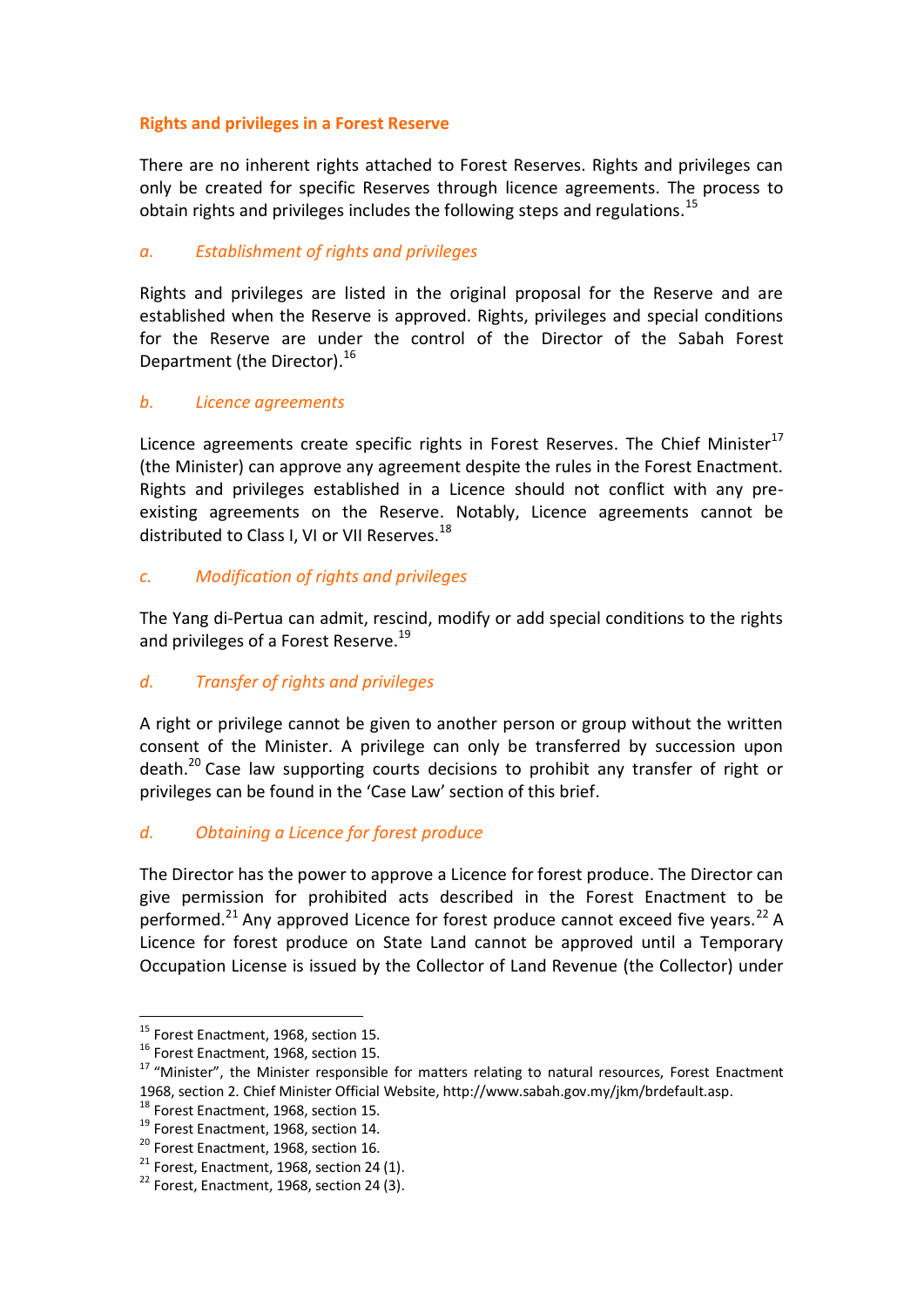the Land Ordinance.<sup>23</sup> A licence for forest produce on alienated land can only be approved if the owner of the land agrees. $24$ 

#### *e. Transfer of Licence for Forest Produce*

A Licence for forest produce cannot be transferred, even after death. $^{25}$  Case law supporting courts decisions to prohibit any type of Licence transfers can be found in the Case Law section of this brief, below.

#### *f. Cancellation of a Licence*

The Minister has the power to cancel or modify conditions of a Licence for a Forest Reserve or produce.<sup>26</sup> The Licence can be changed or modified at anytime as long as the Minister believes the change is in the best interest of the public.<sup>27</sup> The Director also has the power to cancel or suspend a Licence if he believes the Licence holder has violated the agreement, proper notice must be given.<sup>28</sup> Licence holders are given an opportunity to be heard before their Licence is cancelled.<sup>29</sup>

#### *g. Charges for forest produce*

The Minister can establish a specific rate for forest produce. A person may be required to pay an additional fee even if they have a Licence for forest produce.<sup>30</sup> A forest officer may take any forest produce that has not been paid for. If forest produce is not paid for after one month it becomes property of the State it can be sold  $31$ 

#### **Additional powers given to the Director and Forest Officers**

#### *a. Right to close way or watercourse*

The Director has the power to stop the use of a way or watercourse (public or private). In order to stop a way or watercourse, the Director must have approval from the Minister. The Minister can only approve the stoppage if the Director can show that there are no alternative options available. If there were alternative options the Director must show that they have been tried and were unsuccessful.<sup>32</sup>

#### *b. Rights of entry and access*

Any Forest Officer can enter a Forest Reserve with workmen during reasonable hours. Workmen may enter the Reserve with any equipment or machines needed for

 $^{23}$  Forest, Enactment, 1968, section 24 (4), cross referenced in Land Ordinance, 1950, section 3 (3).

 $24$  Forest, Enactment, 1968, section 24 (5).

 $25$  Forest, Enactment, 1968, section 24 (6).

 $26$  Forest Enactment, 1968, section 24A (2).

 $27$  Forest Enactment, 1968, section 24A (1).

 $^{28}$  Forest Enactment, 1968, section 24D (1).

<sup>&</sup>lt;sup>29</sup> Forest Enactment, 1968, section 24A (2), 24D (4).

<sup>&</sup>lt;sup>30</sup> Forest Enactment, 1968, section 24C.

 $31$  Forest Enactment, 1968, section 27 (1), (2).

<sup>&</sup>lt;sup>32</sup> Forest Enactment, 1968, section 18.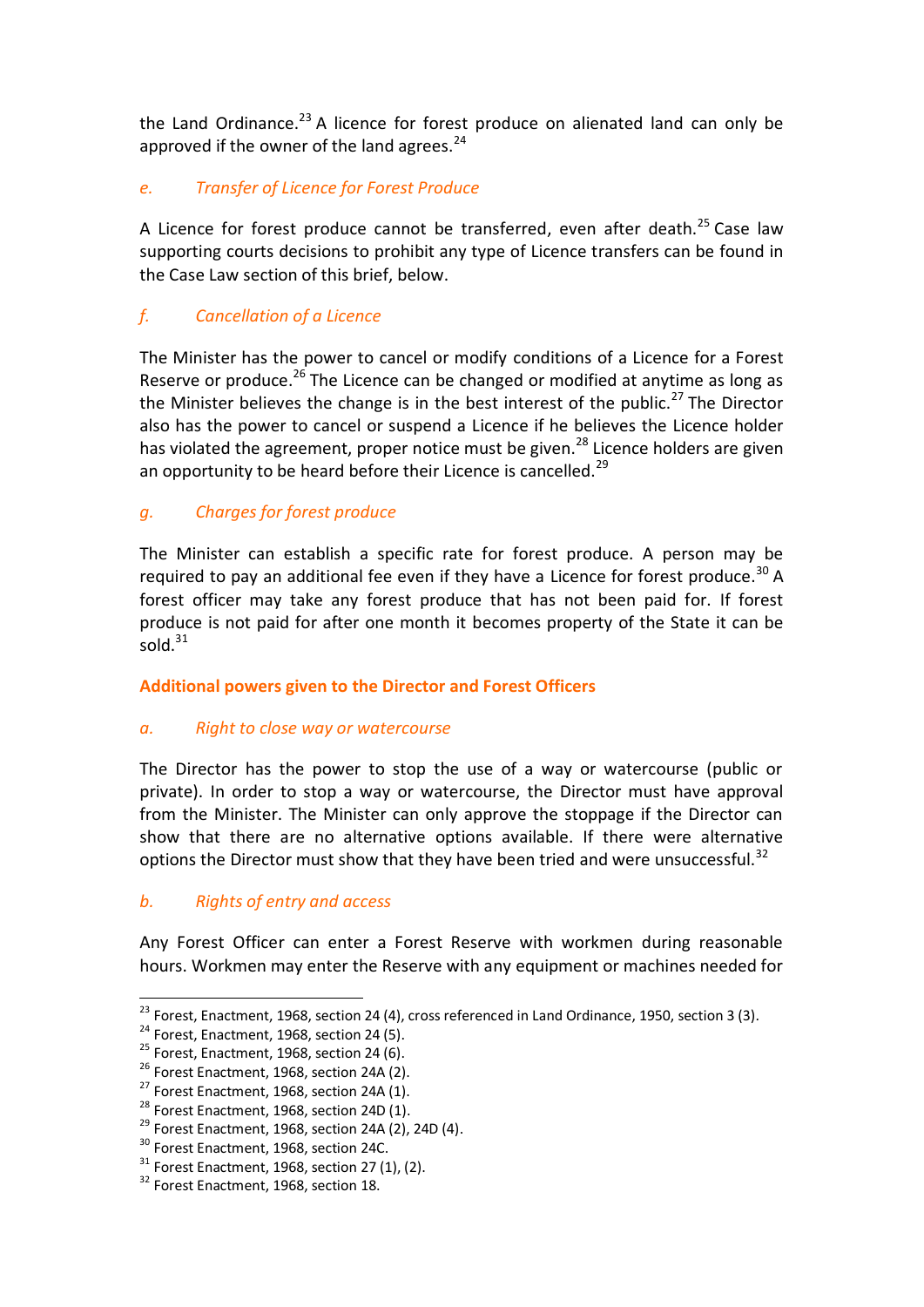their work. Workmen may dig up ground in a Reserve in order to place a mark or remove timber that may be interfering with the Reserve's boundary lines.

Directors have the right to mark<sup>33</sup> over alienated land, roads or ways in order to access a Forest Reserve. When the Director needs the access for removing timber or produce the person using the access point may use land as if it were public.<sup>34</sup>

#### **Prohibited acts in a Forest Reserve**

#### *a. General acts prohibited*

The following acts are prohibited in all Forest Reserves:

- Injuring forest produce (i.e. girdles, marks, lops, taps, fire),
- Causing damage from felling a tree or removing produce, or
- Causing a fire, carrying a fire or throwing down any lighted material. **35**

Any person who commits the following acts in a Forest Reserve will be guilty of an offence. The person committing the offence will be liable to imprisonment for seven years or a fine.

Any person who does the following acts in a Forest Reserve will be guilty of an offence:

- Erects or constructs any building,
- Depastures livestock in any way, or
- Cultivates or digs up land for cultivation. **36**

Any person who does the following acts in a Forest Reserve will be guilty of an offence. The person committing the offence will liable to a fine not exceeding fifty thousand ringgit or imprisonment not exceeding three years, or both.

- Enters a closed part of a Forest Reserve, or
- Damages a Reserve in any way (i.e. alters, shifts, removes, interferes). **37**

#### *b. Endangering Forest Reserves with fire*

Anyone who endangers a Reserve or its produce with fire will be guilty of an offence. Unattended fires set around a Reserve will be considered endangerment.<sup>38</sup>

#### *c. Construction on Forest Reserves without approval*

 $33$  "[P]roperty mark", placed on forest produce to denote its ownership or agency that has handled it. Forest Enactment, 1968, section 2.

<sup>&</sup>lt;sup>34</sup> Forest Enactment, 1968, section 18.

<sup>&</sup>lt;sup>35</sup> Forest Enactment, 1968, section 20.

<sup>&</sup>lt;sup>36</sup> Forest Enactment, 1968, section 20.

<sup>&</sup>lt;sup>37</sup> Forest Enactment, 1968, section 20.

<sup>&</sup>lt;sup>38</sup> Forest Enactment, 1968, section 19.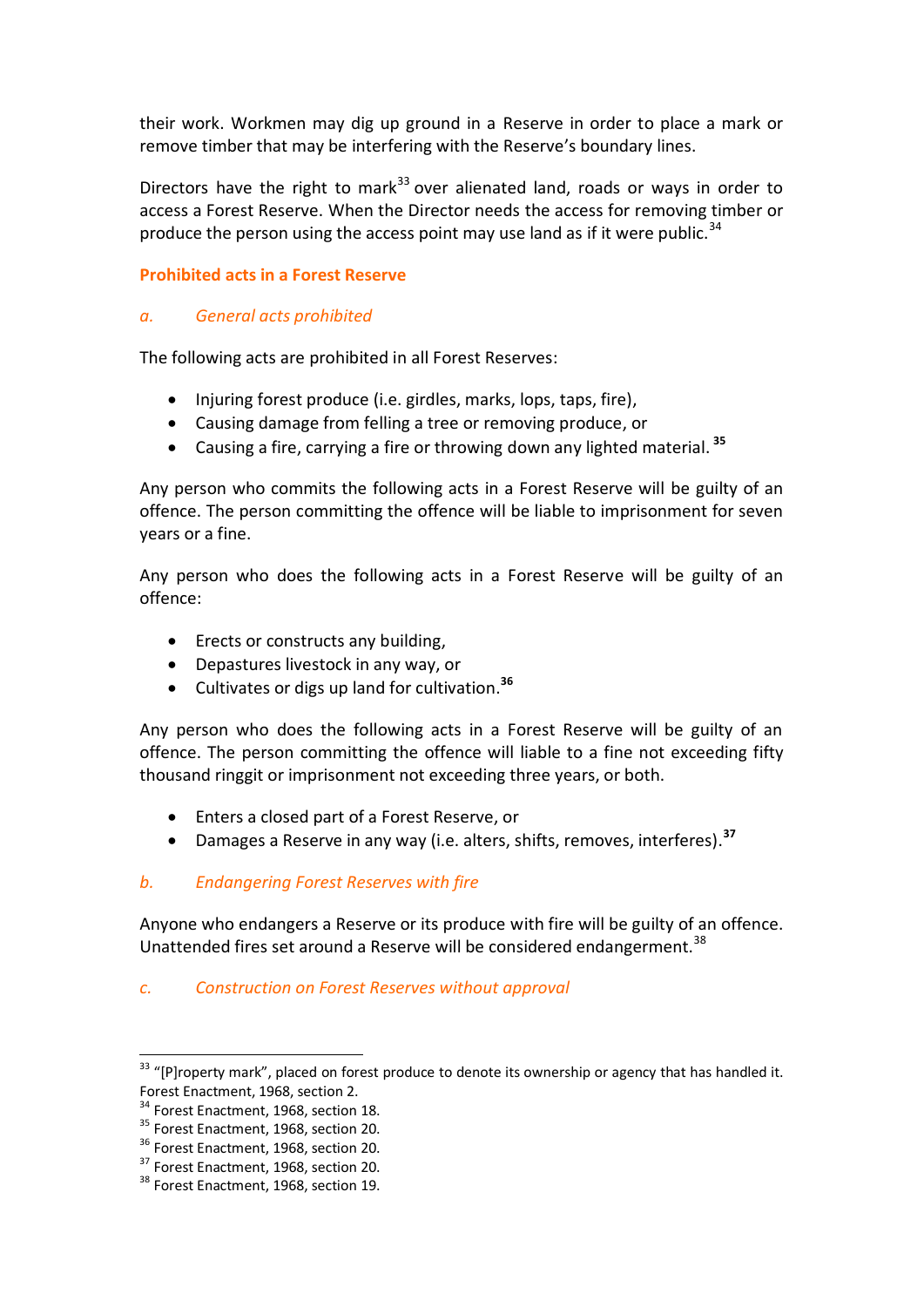Constructing any building, fence or enclosure on a Reserve without permission is prohibited. Unauthorized buildings or structures built on the Reserve will become property of the State and can be destroyed or disposed.<sup>39</sup>

#### *d. Prohibited act to forest produce*

Any person who cuts, collects, converts, fells or removes any forest produce on State land will be guilty of an offence. The person found guilty of the offence will be punished with a fine not more than five hundred thousand ringgit and imprisonment from one to twenty years.<sup>40</sup> Any person who commits a prohibited act to forest produce will have to pay an additional fee for the produce taken. $41$ 

**Establishing Forest Management and Development Plans**

#### *a. Requirements*

Any person applying for a Licence that uses over one thousand hectares of land in a Forest Reserve is required to prepare a Forest Management Plan and Restoration Plan for the Director before the Licence will be considered.<sup>42</sup>

#### *b. Management Plan*

Any person who has been given a Licence requiring the preparation of a Forest Management Plan or Harvest Plan is responsible for carrying out the plan. The Director is responsible for making sure that the Management and Restoration Plans are carried out properly. <sup>43</sup>

#### *c. Failure to carry out Restoration Plan*

If a person does not carry out their Restoration Plan the Director can suspend their Licence or request that the Minister cancel the Licence. If a person does not carry out their Restoration Plan may also be required to pay a fee equal to the amount of money the Government will have to spend on finding another person to carry out the Plan.<sup>44</sup>

#### **Natives rights on a Forest Reserve**

The *Forest Enactment* allows natives the cutting and removal from State land of timber, *atap*, or other forest produce for the following:

- Construct or repair the dwelling-house for himself or family,
- Construction of fences or temporary huts on any land lawfully occupied by him,

<sup>&</sup>lt;sup>39</sup> Forest Enactment, 1968, section 21.

<sup>&</sup>lt;sup>40</sup> Forest Enactment, 1968, section 23(2).

<sup>41</sup> Forest Enactment, 1968, section 21 (3).

<sup>42</sup> Forest Enactment, 1968, section 28A.

<sup>43</sup> Forest Enactment, 1968, section 28B.

<sup>44</sup> Forest Enactment, 1968, section 28B.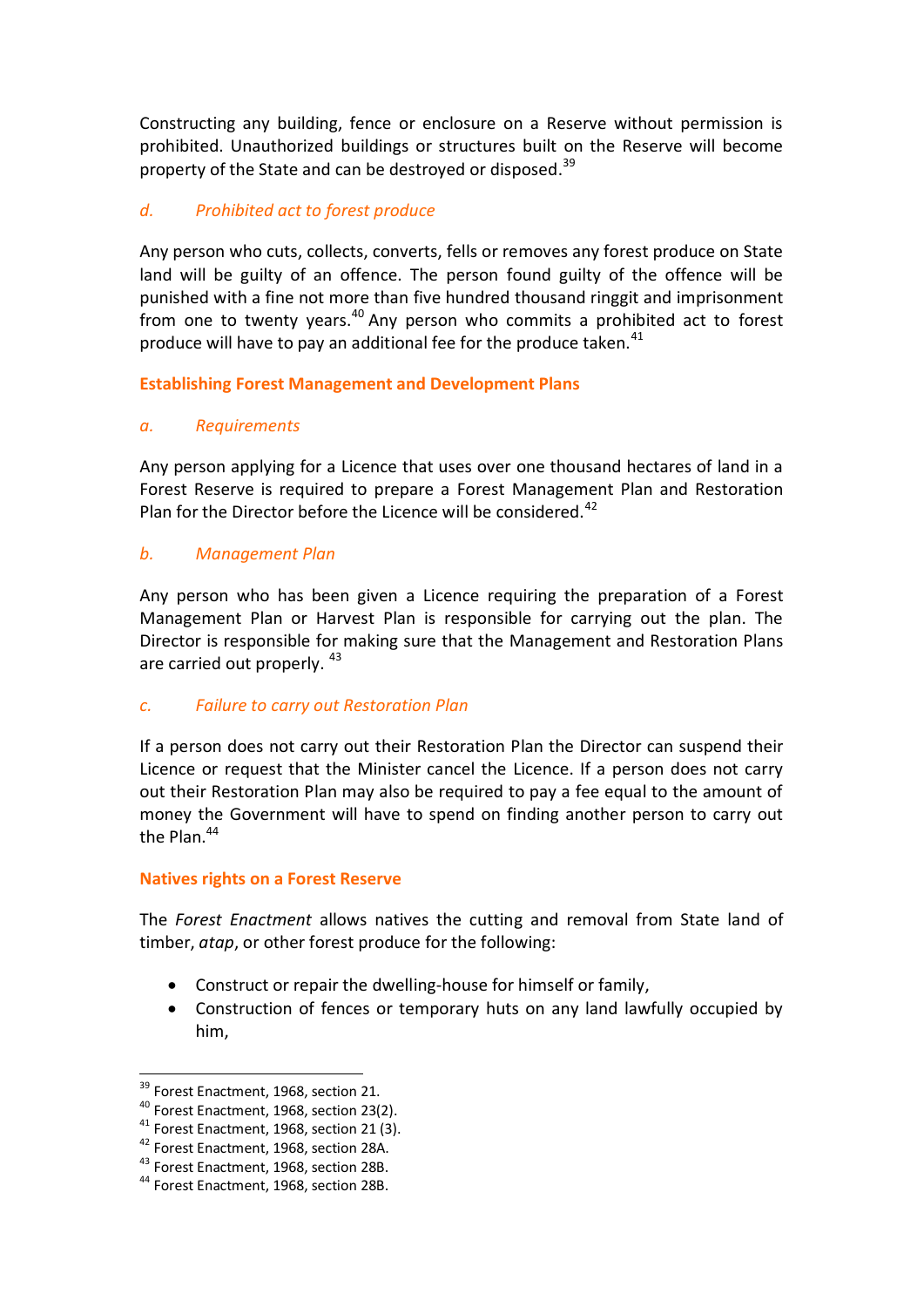- Construction or repair of native boats,
- Upkeep of his fishing stakes and landing places,
- Fire-wood to be consumed for his domestic purposes, or
- Construction and keep of clinics, schools, community halls, places of worship, bridges and any work for the common benefit of the native inhabitants of his kampung. 45

Case law supporting courts decisions to uphold native rights can be found in the Case Law section of this brief, below.

## 2. LAND ORDINANCE

Please note that there is a dedicated brief on the *Land Ordinance* and related legislation. This section only sets out information from the Land Ordinance that is relevant to areas of land that can be included in a Forest Reserve.

#### **Purpose**

The *Land Ordinance (1930)* establishes Sabah's laws relating to the regulation and control of State land.

#### **Alienated land**

The *Land Ordinance* describes alienated land as land that is leased or disposed State land on behalf of the Government. Alienated land may require payment such as rent or another type of premium.<sup>46</sup> During the time of proposals for a Wildlife Sanctuary, Conservation Area or Hunting Area, no land shall be alienated from the proposed area $47$ 

#### **Temporary Occupation Licence**

The Collector of Land and Surveys has the power issue a Temporary Occupation Licence for State land, also referred to as a Temporary Title.<sup>48</sup> Only approved activities can be conducted on the land are specific to each Licence.<sup>49</sup> Temporary occupation of the land should not be longer then three vears.<sup>50</sup>

#### **Native Reserve**

 $\overline{\phantom{a}}$ 

The Yang di-Pertua Negeri has the power to decide if an area of land should be considered a Native Reserve. A Native Reserve is established to protect the present

<sup>&</sup>lt;sup>45</sup> Forest Enactment, 1968, section 41.

<sup>46</sup> Land Ordinance, 1930, section 4, "alienate".

<sup>47</sup> Wildlife Conservation Enactment, 1997, section 11, 66.

<sup>&</sup>lt;sup>48</sup> Land Ordinance, 1930, section 18 (1).

<sup>&</sup>lt;sup>49</sup> Land Ordinance, 1930, section 18 (1).

 $50$  Land Ordinance, 1930, section 18 (2).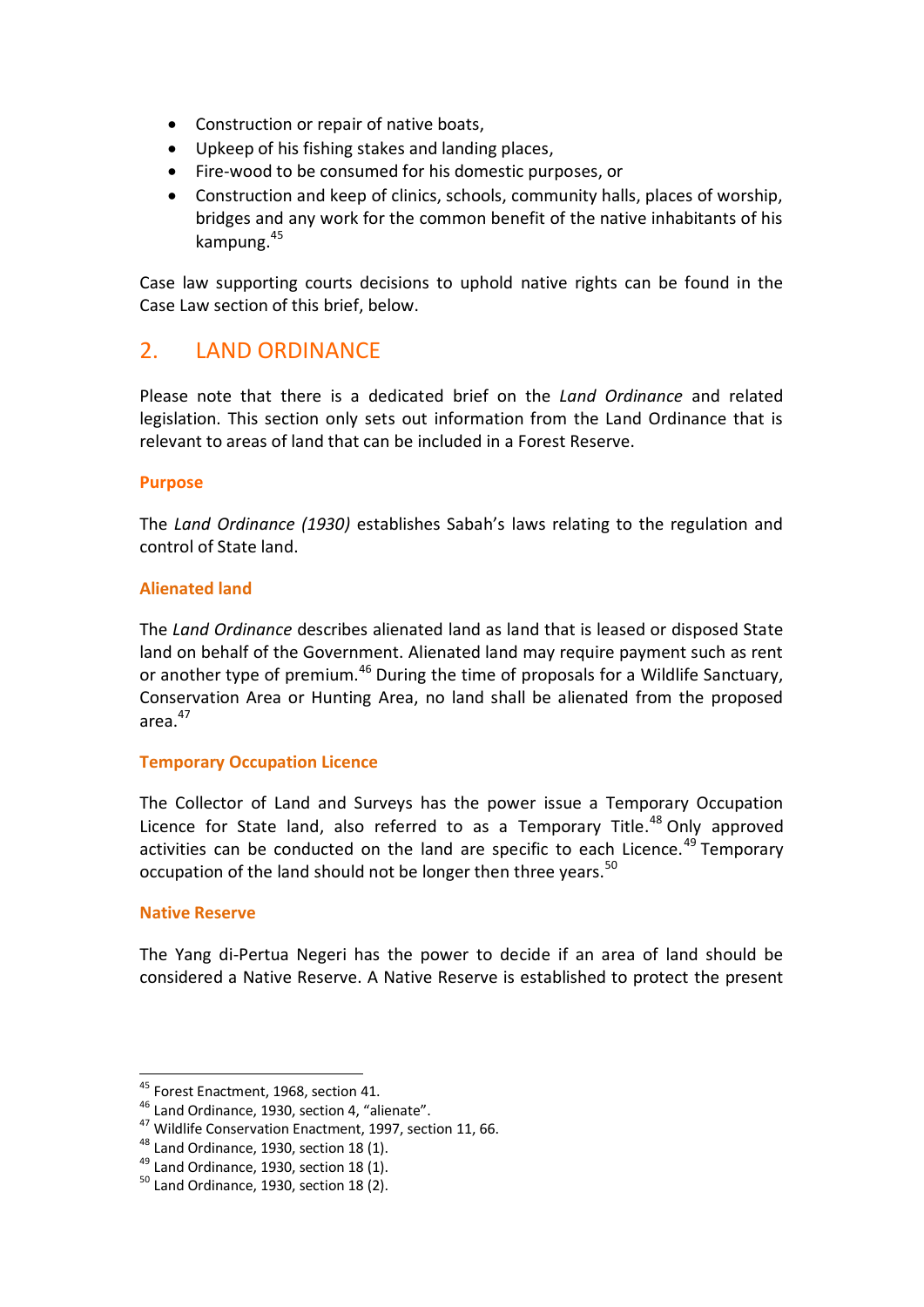and future interest of natives in Sabah. A Native Reserve can be established on any area of State Land including a Forest Reserve.<sup>51</sup>

#### **Native customary rights**

The *Land Ordinance* establishes native customary rights to be any of the following, as set out in the box. $52$ 

#### **Native Customary Rights**

- Land possessed by customary tenure,
- Land planted with fruit trees, when the number of fruit trees amounts to fifty and upwards to each hectare,
- Isolated fruit trees, and sago, rotan, or other plants of economic value, that the claimant can prove to the satisfaction of the Collector were planted or upkept and regularly enjoyed by him as his personal property,
- Grazing land that the claimant agrees to keep stocked with a sufficient number of cattle or horses to keep down the undergrowth,
- Land that has been cultivated or built on within three years,
- Burial grounds or shrines, and
- Usual rights of way for men or animals from rivers, roads, or houses to any or all of the above.

## 3. LAND ACQUISITION ORDINANCE

#### **Purpose**

 $\overline{\phantom{a}}$ 

The *Land Acquisition Ordinance (1950)* establishes the power of the Yang di-Pertua to acquire land for public purpose.

#### **Including alienated land in a Forest Reserve**

The Yang di-Pertua Negeri has the power to acquire alienated land and use it for a public purpose.<sup>53</sup> A Forest Reserve is land used for public purpose.<sup>54</sup>

#### **Temporary Occupation**

The Yang di-Pertua Negeri has the power to determine if the State should temporarily occupy a piece of unoccupied land and use it for a public purpose.<sup>55</sup> If the Yang di-Pertua Negeri believes a piece of land is suitable for a public purpose he may give permission to complete the anticipated project. Temporary occupation of the land should not be longer then three years. $56$ 

 $51$  Land Ordinance, 1930, section 78 (1).

 $52$  Land Ordinance, 1930, section 15, (a)-(g).

<sup>&</sup>lt;sup>53</sup> Land Acquisition Ordinance, 1950, section 3 (1).

<sup>&</sup>lt;sup>54</sup> "[P]ublic purpose", land used in connection with the conservation, improvement or exploitation of natural resources. Land Acquisition Ordinance, 1950, section 2 (h).

 $55$  Land Acquisition Ordinance, 1950, section 11 (1).

<sup>56</sup> Land Acquisition Ordinance, 1950, section 11 (2).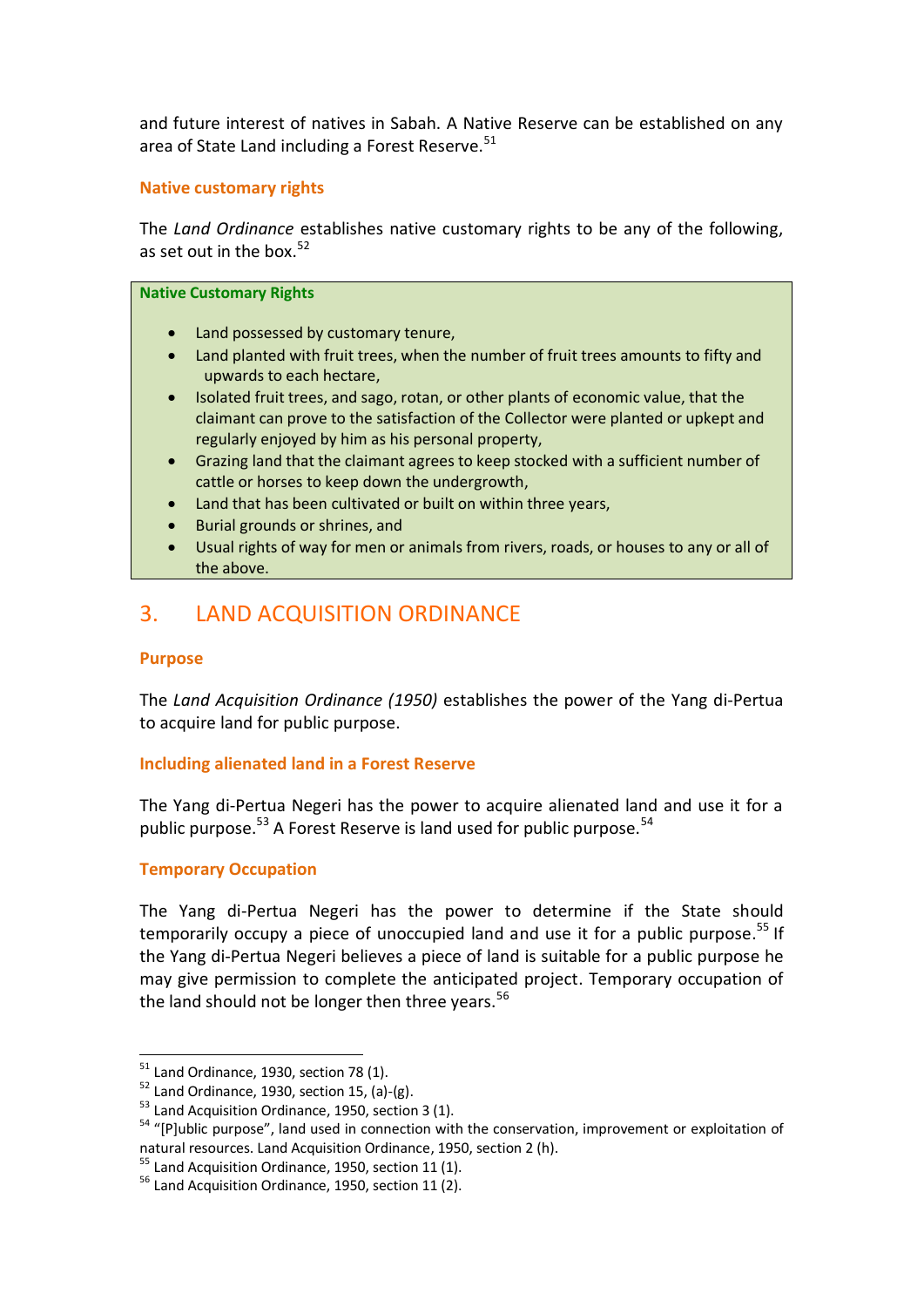## 4. FOREST (CONSTITUTION OF FOREST RESERVES AND AMENDMENT) ENACTMENT

#### **Purpose**

The *Forest (Constitution of Forest Reserves and Amendment) Enactment (1984)* regulates the establishment of Forest Reserves by law and amends the *Forest Enactment, 1968*.

#### **Establish Forest Reserves by Law**

All of the Forest Reserves listed in the Enactment will be considered the only Forest Reserves.<sup>57</sup> Any Forest Reserves not listed in the *Enactment* will not be recognized as Reserves.<sup>58</sup>

#### **Amendments to Forest Enactment, 1968**

The *Forest (Constitution of Forest Reserves and Amendment) Enactment* eliminates section 22 of the Forest Enactment, titled "Forest Reserve not to cease or to be excised".<sup>59</sup> The elimination of this section allows authorities to remove or modify portions of a Forest Reserve at their discretion. Prior to this amendment authorities could remove land in a Reserve only if it was to be used as a Park, Game Sanctuary or Bird Sanctuary.<sup>60</sup>

## 5. SABAH FORESTRY DEVELOPMENT AUTHORITY ENACTMENT

#### **Purpose**

 $\overline{\phantom{a}}$ 

The Sabah *Forestry Development Authority Enactment (1981)* sets out the powers of the Forestry Development Authority (the Authority).

#### **Functions of Authority**

The Forestry Development Authority (the Authority) should coordinate and regulate forest products and forest product activities. The Authority should also supervise and develop areas for extraction and planting, promote and supervise afforestation and reafforestatation, and carry out the development of forestry based settlement schemes.<sup>61</sup>

#### **Land acquired by coercion of Authorities**

<sup>&</sup>lt;sup>57</sup> Forest (Constitution of Forest Reserves and Amendment) Enactment 1984, section 2.1.

<sup>58</sup> Forest (Constitution of Forest Reserves and Amendment) Enactment 1984, section 2.5.

<sup>&</sup>lt;sup>59</sup> Forest Enactment, 1968, section 22.

 $^{60}$  Forest (Constitution of Forest Reserves and Amendment) Enactment 1984, section 3.

 $61$  Sabah Forestry Development Authority Enactment 1981, section 24.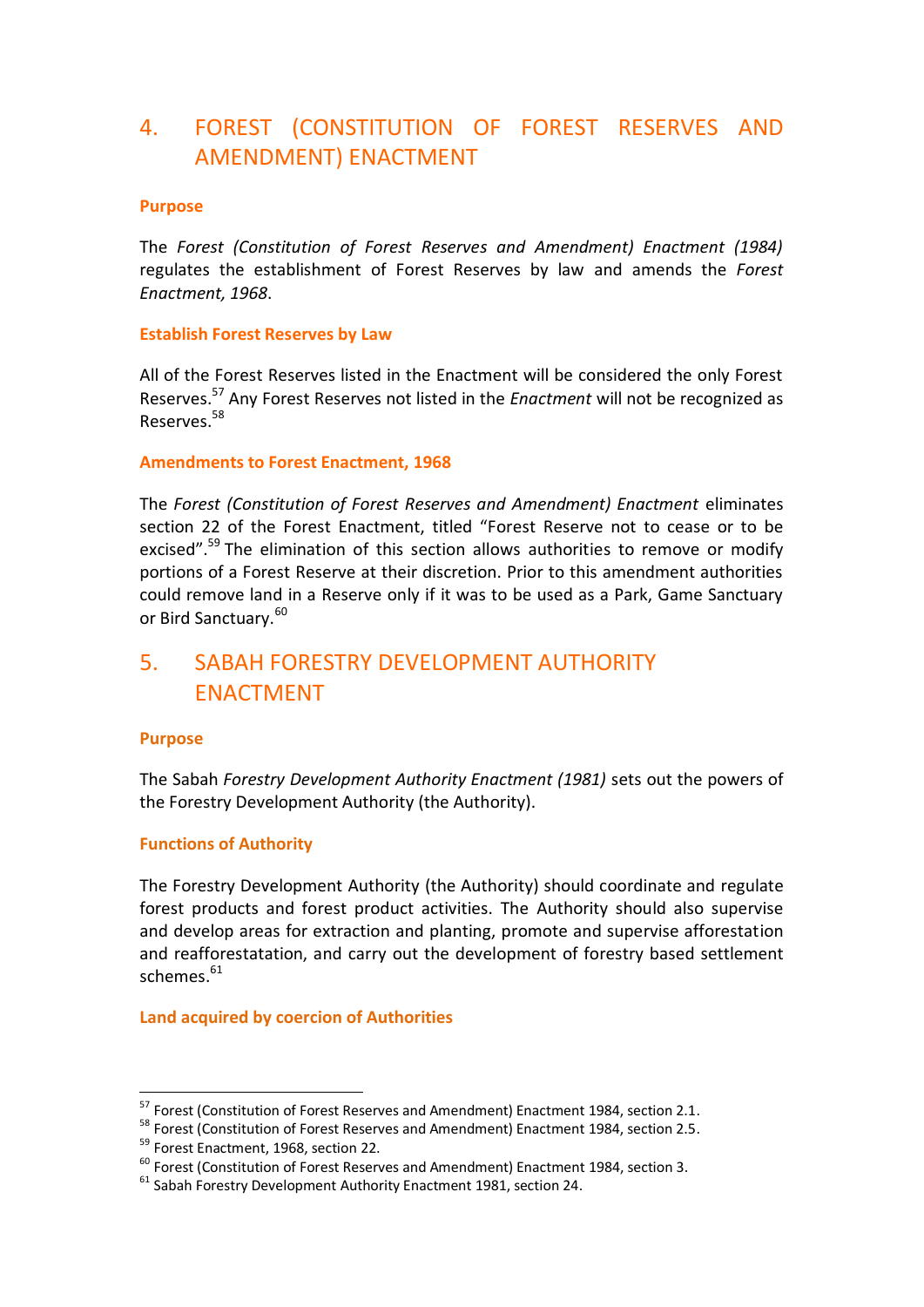The Yang di-Pertua Negeri has the power to acquire land for the Authority where it may be necessary.  $62$  If the land cannot be acquired through an agreement the land can be acquired for public purpose under the Land Acquisition Ordinance.  $63$ 

#### **Transfer of property to Authority**

The Yang di-Pertua Negeri has the power to transfer any State land or movable government property to the Authority where it may be necessary.<sup>64</sup>

### 6. INSTITUTIONAL ARRANGEMENT

#### **Minister**

The Chief Minister<sup>65</sup> (the Minister) has the power to give directions to the authority that are not inconsistent with the Forestry Development Authority Enactment. The authority is responsible for giving effect to any directions of the Minister.  $66$ 

#### **Director of Forestry**

The Chairman of the State Public Service Commission appoints the Director of Forestry.<sup>67</sup> The Director is responsible for the administration of the State forests. The Director can delegate his powers to any Deputy Director by notice in the *Gazette*. 68

#### **Deputy Director of Forestry**

The Chairman of the State Public Service Commission appoints the Deputy Director of Forestry. The Public Service Chairman will appoint two Deputy Directors.<sup>69</sup>

#### **Forest Officer**

The forest officers are under the general supervisor of the Director. Forest officers are responsible for carrying out duties imposed from the Forest Enactment and State  $L$ aw<sup>70</sup>

#### **General Manager**

 $\overline{\phantom{a}}$ 

The General Manager is appointed with the approval of the Minister.<sup>71</sup> The General Manager is the chief executive officer for the authority. All officers and servants of the Authority should be under the administrative control of the General Manager.<sup>72</sup>

<sup>68</sup> Forest Enactment 1968, section 4.

 $^{62}$  Sabah Forestry Development Authority Enactment 1981, section 39.

<sup>&</sup>lt;sup>63</sup> Land Acquisition Ordinance (Cap. 69), section 2.

<sup>&</sup>lt;sup>64</sup> Sabah Forestry Development Authority Enactment 1981, section 40.

<sup>&</sup>lt;sup>65</sup> "Minister", the Minister responsible for matters relating to natural resources, Forest Enactment 1968, section 2. Chief Minister Official Website[, http://www.sabah.gov.my/jkm/brdefault.asp.](http://www.sabah.gov.my/jkm/brdefault.asp)

<sup>&</sup>lt;sup>66</sup> Sabah Forestry Development Authority Enactment 1981, section 38.

 $67$  Forest Enactment 1968, section 3 (1)(a), (3), Cross referenced Article 37 of the Constitution.

 $69$  Forest Enactment 1968, section 3 (1)(a), (3), Cross referenced Article 37 of the Constitution.

 $70$  Forest Enactment 1968, section 4 (4).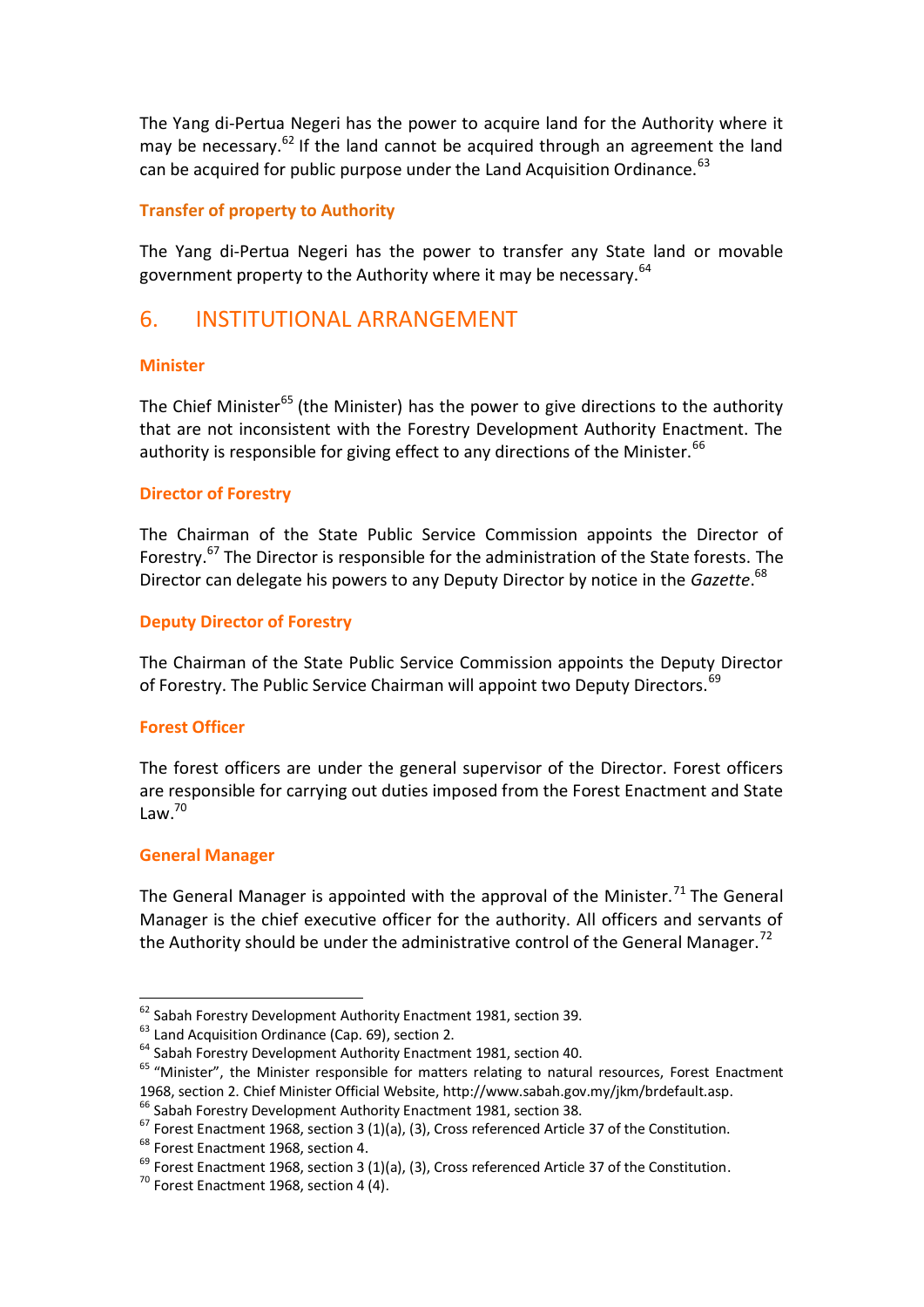#### **Authorised Officer**

An authorised officer of the Forest Enactment is consider the Director, Deputy Director, Senior Assistants of Forestry, Assistant Directors of Forestry and any other forest officer established by the Minister in the *Gazette*. 73

## 7. CASE LAW

#### **Mat Shah bin Mohamed & Anor v. Say Meng & Ors<sup>74</sup>**

In this case a Timber Licence holder formed a partnership in order to let the other people in the partnership use his Licence. The Federal Court ruled that they would not recognize the partnership as a legal partnership and the agreement would have no effect for the Licence use.

#### *Rationale*

The *Forest Enactment* prevents the transfer of Licence by any means. <sup>75</sup> The partnerships created were established as a way to go against the regulations of the enactment. The courts will not recognize any transferring of Licence unless approved by the Minister.

#### **Sundong Timber Co Sdn Bhd v. Kinabatangan Development Co Sdn Bhd<sup>76</sup>**

In this case the principal person holding a Licence appointed someone to act on his behalf as an agent. The courts held that the amounts due for statements entered into on the agents behalf could not be upheld because they were entered into illegally. The court did not consider the principal agent relationship valid for carrying out responsibilities of the Licence.

#### *Rationale*

l

When the principal person gives an agent the right to act on their behalf they give the agent the authority to carry out any responsibilities. Traditionally, the agent can transfer rights or privileges of the principal, with the principal's objection. As stated in the previous case the Forest Enactment does not allow the transfer of Licence agreements, right or privileges and therefore the agents did not have the authority

 $71$  Sabah Forestry Development Authority Enactment 1981, section 20.

<sup>72</sup> Sabah Forestry Development Authority Enactment 1981, section 22.

<sup>73</sup> Forest Enactment 1968, section 2 'authorised officer'.

 $74$  (1984) 1 MLJ 237 cited in Environmental Law in Malaysia (Borneo edition), 2007, James Lam Chee Seng.

 $75$  Forest, Enactment, 1968, section 24 (6).

 $76$  (1977) 2 MLJ 200 cited in Environmental Law in Malaysia (Borneo edition), 2007, James Lam Chee Seng.